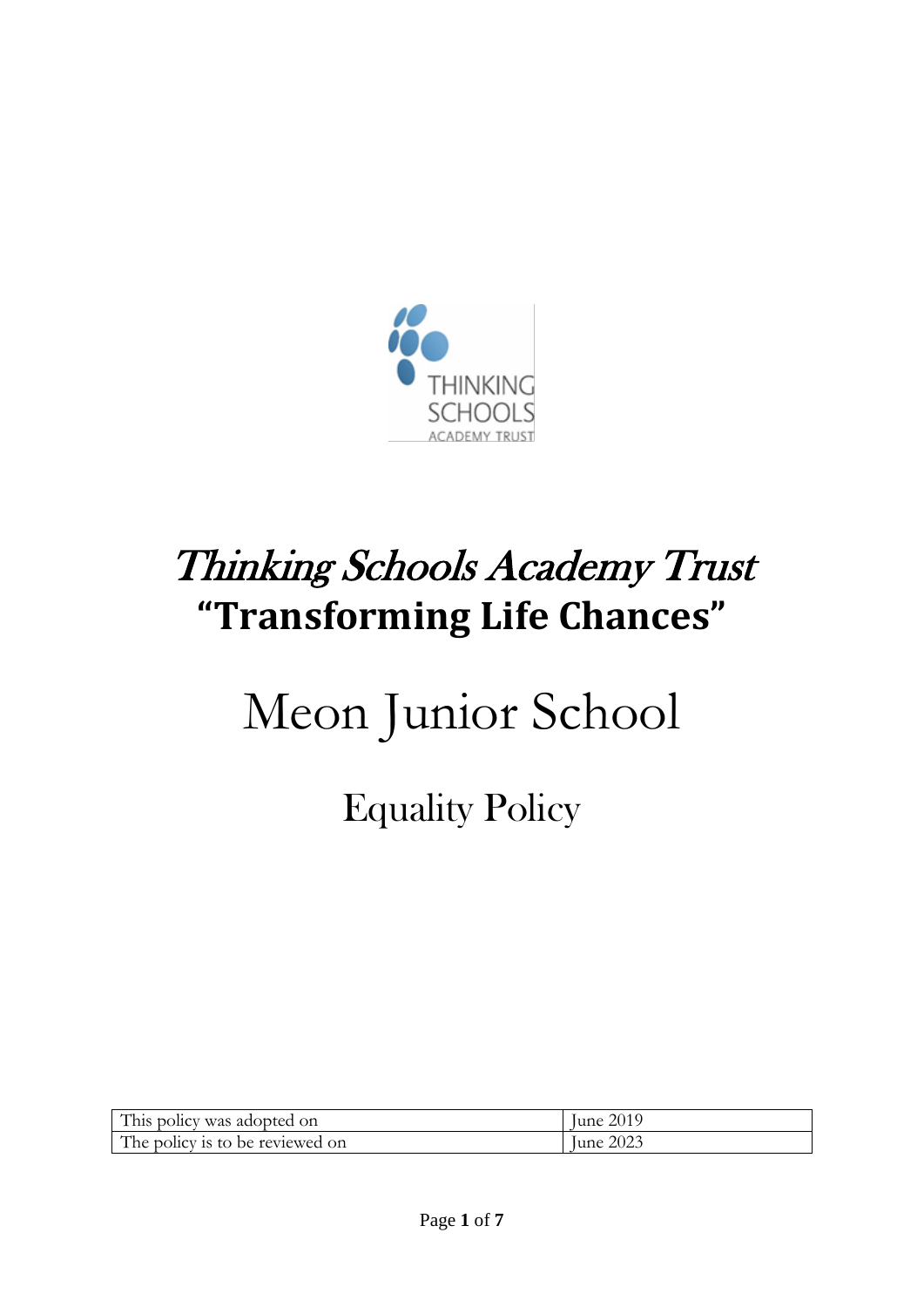# **1. Introduction**

The Academy's within the Thinking Schools Academy Trust are inclusive and focus on the wellbeing and progress of every child. They view all members of the community as equal.

The Trust believes that the Equality Act provides a framework to support our commitment to valuing diversity, tackling discrimination, promoting equality and fostering good relationships between people. It also ensures that we continue to tackle issues of disadvantage and underachievement of different groups.

This Policy sets out how the Trust and Meon Junior School meet the two specific duties with in the Equality to act.

The Public Sector Equality Duty to:

- o Eliminate unlawful discrimination, harassment and victimisation
- o Advance equality of opportunity between different groups
- o Foster good relations between different groups

Two Specific Duties:

- o To publish information to show compliance with equality duty
- o Publish Equality objectives at least every 4 years, which are specific and measurable.

# **2. Adoption**

This procedure was adopted by the Governing Body on 20 June 2019 and supersedes any previous Equality Policy.

This policy will be reviewed by the Governing Body every 4 years or earlier if there is a need. The School Actions (Section 6) and School Objectives (Section7) will be reviewed annually.

# **3. Thinking Schools Academy Trust 6 Principles**

# **Principle 1: All learners are of equal value**

• Whether or not they are disabled, whatever their ethnicity, culture, religious affiliation, national origin, national status, gender or sexual orientation

# **Principle 2: We recognise and respect diversity**

• Disability, so that reasonable adjustments are made

• Ethnicity, so that different cultural backgrounds and experiences of prejudice are recognised

• Gender, so that the different needs and experiences of girls and boys, women and men are recognised.

# **Principle 3: We foster positive attitudes and relationships, and a shared sense of cohesion and belonging**

• Positive attitudes towards disabled people, good relations between disabled and nondisabled people, and an absence of harassment of disabled people

• Positive interaction, good relations and dialogue between groups and communities different from each other in terms of ethnicity, culture, religious affiliation, national origin or national status, and an absence of prejudice-related bullying and incidents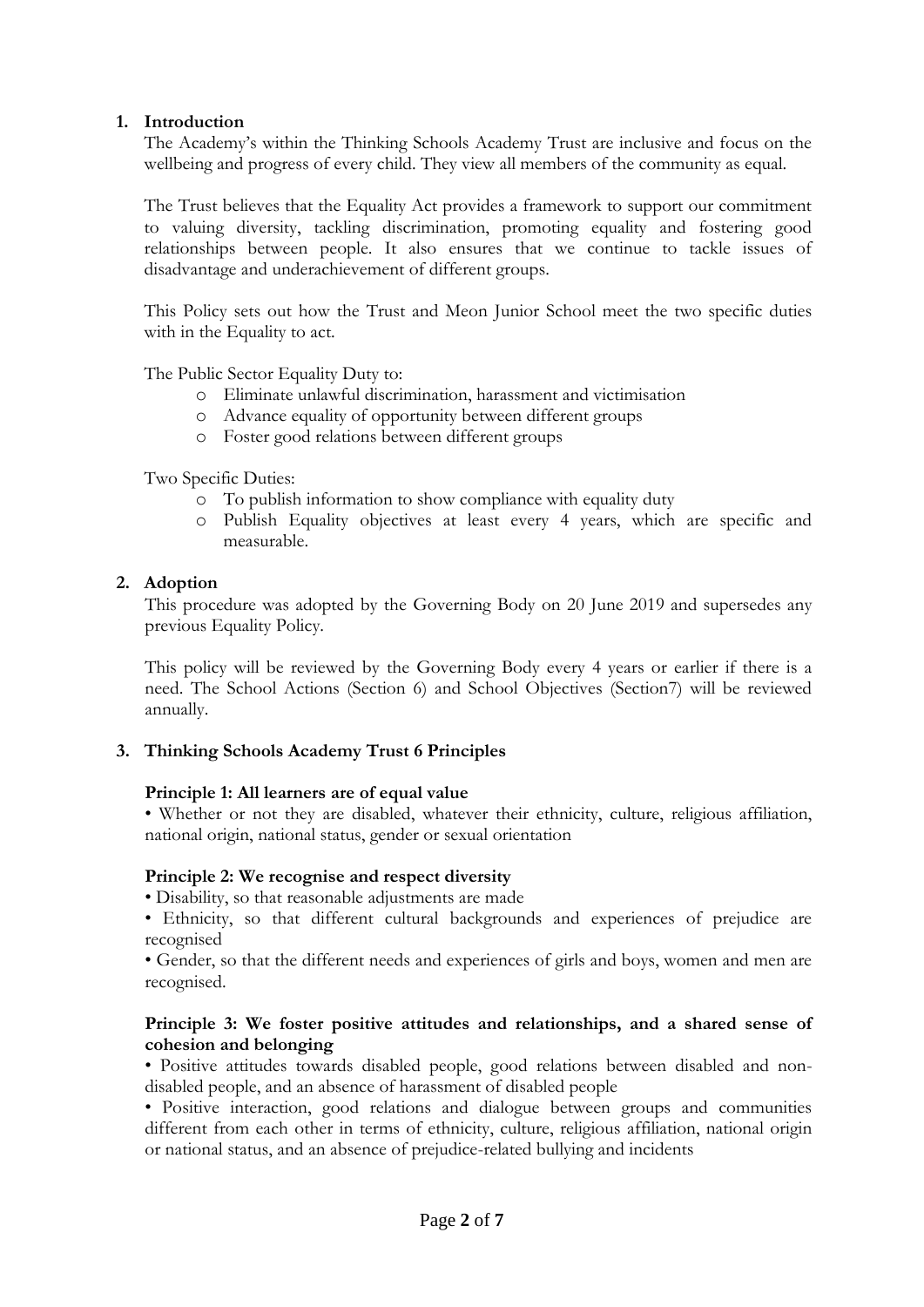• Mutual respect and good relations between boys and girls, women and men, and an absence of sexual harassment

# **Principle 4: Policies and procedures should benefit all employees and potential employees, for example in recruitment and promotion, and in continuing professional development:**

• Whether or not they are disabled, whatever their ethnicity, culture, religious affiliation, national origin, national status, gender or sexual orientation

# **Principle 5: We aim to reduce and remove inequalities and barriers that already exist, and take opportunities to maximise positive impacts by reducing and removing inequalities and barriers that may already exist between:**

- Disabled and non-disabled people
- People of different ethnic, cultural and religious backgrounds
- Girls and boys, women and men and LGBT

**Principle 6: We intend that our policies and activities should benefit society as a whole, both locally and nationally, by fostering greater social cohesion, and greater participation in public life of:** 

- Disabled people as well as non-disabled
- People of a wide range of ethnic, cultural and religious backgrounds
- Both women and men, girls and boys and LGBT

#### **4. Equality Statement**

a) In accordance with Trust and Academy ethos and values we respect the equal human rights of all our students, educate them about equality and respect the equal rights of our staff and other members of the school community.

b) We assess ("Equality Impact Assessment") our school practices, policies, procedures and provision and implement all necessary resulting actions in relation to: ethnicity, religion or belief, socio-economic background, gender and gender identity, disability, sexual orientation, and age.

c) We promote community cohesion at Academy, local, national and global levels, comparing our school community to its local and national context and implementing all necessary actions in relation to: ethnicity, religion or belief, and socio-economic background.

#### **5. Responsibilities**

**The Local Governing Body** has a duty to promote equality of opportunity and eliminate discrimination. Functionally, the governing body discharges this responsibility through the Headteacher and Senior Leadership Team. A named Governor works with SLT to ensure equality duties, up-to-date polices, and any required plans are put into place.

The Headteacher & SLT promotes equality and eliminates discrimination by:

• raising awareness of all the duties within the whole school community;

- ensuring understanding of the broad legal definition of disability;
- sensitively encouraging declaration of protected characteristics by children and young people, parents/carers, staff and other users of the school;
- ensuring that action plans are undertaken for all protected characteristics;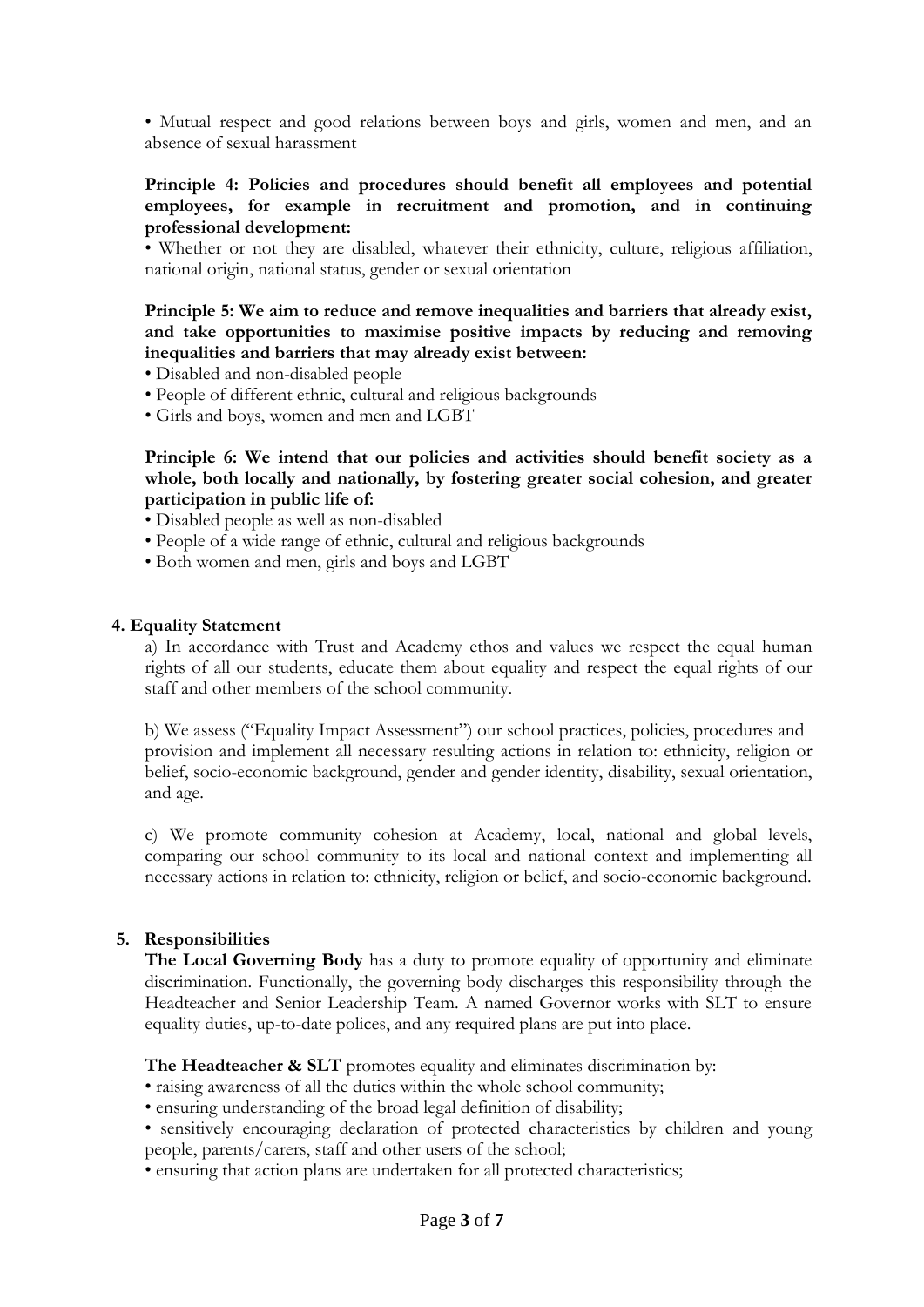• ensuring that the principles of relevance, proportionality, reasonable adjustment and positive action are applied appropriately.

• providing appropriate training for staff, Governors and other members of the school community;

• monitor the outcomes and impact of provisions, criteria and practices on all groups, and respond with appropriate actions;

• in the event of expectations not being met, ensuring action is taken in accordance with the status of those involved.

# **6. Action Meon Junior School is taking to, Eliminate unlawful discrimination, harassment and victimisation, Advance equality of opportunity between different groups and Foster good relations between different groups**

# **a) Pupils' attainment and progress**

This school expects the highest possible standards. Staff have high expectations of all pupils and continually challenges them to reach higher standards. The school recognises and values all forms of achievement. We monitor and analyse pupil performance by ethnicity, gender, disability and special educational need and social background. Any disparities which are identified will be addressed through targeted interventions.

# **b) The quality of provision - teaching and learning**

All staff ensures the classroom is an inclusive environment in which pupils feel all contributions are valued. Positive steps are taken to include students who may otherwise be marginalized. We take account of student's experiences and starting points and are responsive to pupils" different learning styles.

Student grouping is planned and varied to reflect the requirements of learners and their social development needs. Allocations to teaching groups are be kept under continual review and analysed by ethnicity, gender and background.

Staff will use a range of methods and strategies to assess pupil progress. Assessments are analysed for gender, cultural and social bias, and take account of access issues, e.g. print size.

# **c) The quality of provision - curriculum and other activities**

This school provides an appropriate curriculum for pupils of all backgrounds. We monitor and evaluate its effectiveness through target setting and attainment analysis. All students participate in the mainstream curriculum of the school.

The curriculum builds on students starting points and is differentiated appropriately to ensure the inclusion of:

boy and girls

students learning English as an additional language

students from minority ethnic groups, including Gypsies and Travellers

students who are gifted and talented

students with special educational needs

students with a disability

students who are in public care

students who are at risk of disaffection and exclusion

lesbian, gay or questioning young people

Each area of the curriculum is planned to incorporate the principles of equality and to promote positive attitudes to diversity. All subjects contribute to the spiritual, moral, social, and cultural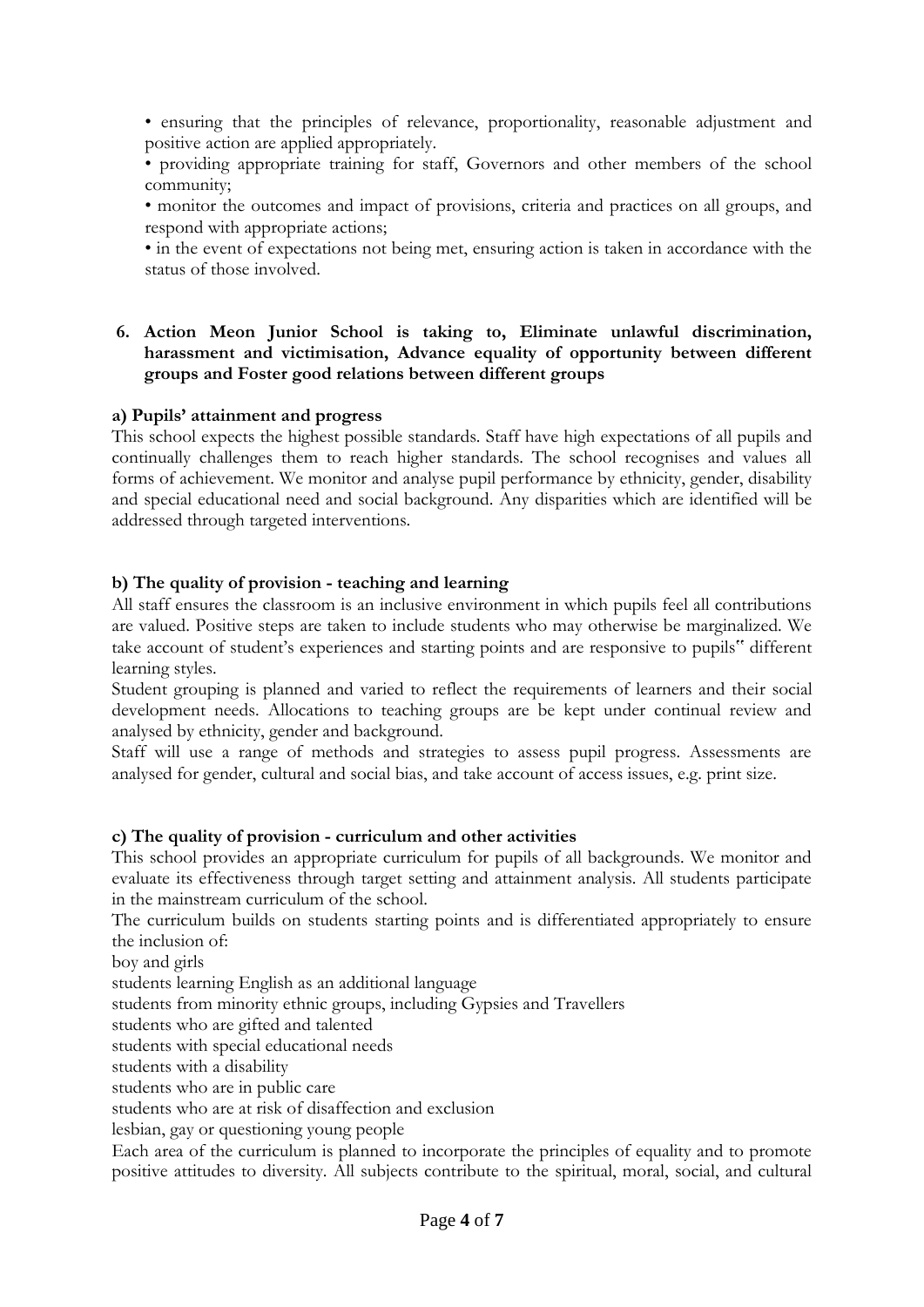development of all pupils. The content of the curriculum reflects and values diversity. It encourages pupils to explore bias and to challenge prejudice and stereotypes.

Extra curricular activities and special events e.g. school productions, cater for the interests and capabilities of all pupils and take account of parental preferences related to religion and culture.

# **d) The quality of provision – guidance and support**

We actively promote good personal and community relations and recognise diversity as having a positive role to play within the school. All staff are expected to foster a positive atmosphere of mutual respect and trust among boys and girls from all ethnic groups and range of abilities.

Staff challenge stereotypes and foster students critical awareness and concepts of fairness, enabling them to detect bias and challenge inequalities.

Our pastoral support takes account of religious, cultural and ethnic differences, special educational needs, disability and the experiences and needs of Traveller pupils, refugees and asylum seekers" children. The school provides appropriate support for students learning English as an additional language and students are encouraged to use their home and community languages to enhance their learning

We expect work experience providers to demonstrate their commitment to equality, including disability, gender and race equality.

Victims of harassment and bullying are given appropriate support. The perpetrators are dealt with in line with school policy and are provided with relevant support to consider and modify their behaviour.

# **e) Behaviour and Attendance**

This school expects high standards of behaviour from all students, appropriate for their developmental level.

We have procedures for disciplining pupils and managing behaviour that are fair and applied equally to all. All staff are expected to operate consistent systems of rewards and consequences.

It is recognised that cultural background and disability may affect behaviour. Our school takes this into account when dealing with incidents of unacceptable behaviour. Clear procedures are in place so that all forms of bullying and harassment, including racism and harassment related to disability, sexism and homophobia, are dealt with promptly, firmly and consistently and are in line with policies and guidance such as those for anti-bullying and dealing with racist incidents. All forms of harassment are recorded, monitored and dealt with in line with relevant school policies. All staff are trained to deal effectively with bullying, racist incidents, racial harassment and prejudice and are offered support in handling such matters

We encourage staff to explore their own views and attitudes to difference and to monitor their practice in relation to this policy. Adults in school take care to lead through example, demonstrating high expectations of all students.

We monitor exclusions by gender, ethnicity and special educational need. Background is also considered. This school will take all reasonable steps to prevent the exclusion of a student for a reason related to any disability they may have.

Students, staff and parents are aware of policies and procedures for dealing with harassment. They know that any language or behaviour, which is racist, sexist, homophobic or potentially damaging to any minority group, is always unacceptable. Information and advice on attendance and exclusion is made available to parents/carers in accessible formats such as relevant community languages and large print.

We make provision for leave of absence for religious observance, for staff as well as students

We monitor attendance by gender, ethnicity and special educational need. Background is also considered. Action is taken in order to address any disparities between different groups of pupils.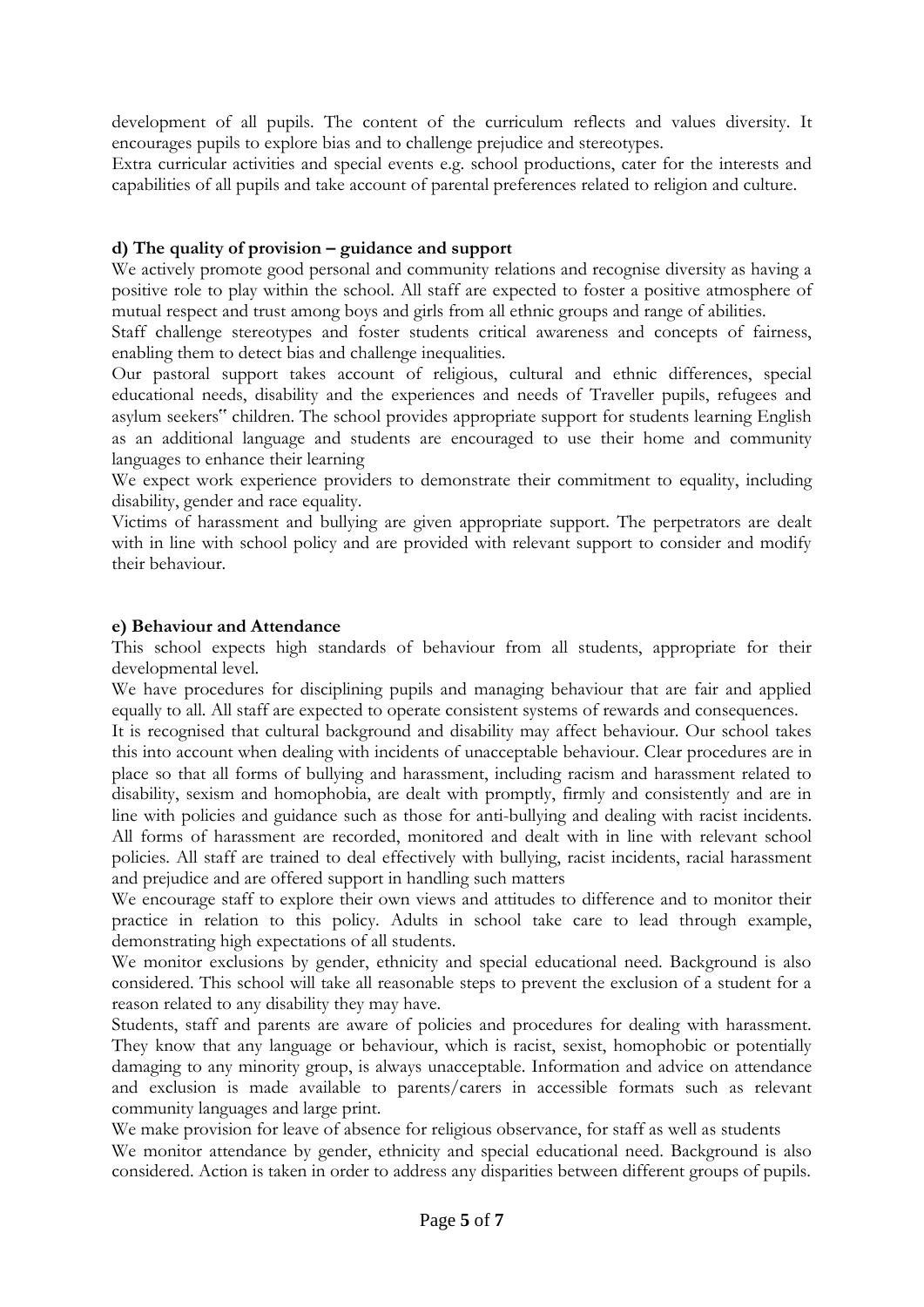The school will fully support children with long-term medical needs who may have an erratic attendance because they are in and out of hospital.

We expect full-time attendance of Traveller and Gypsy students.

# **f) Partnership with students, parents, carers and the wider community**

We monitor parental involvement and look to raise participation of under-represented groups of parents and sections of the community. Information and meetings for parents are made accessible for all. This school encourages participation of under-represented groups in areas of employment . e.g: through work experience placements

Progress reports to parents/carers are clearly written and free from jargon to encourage parents to participate in their child's education. Where necessary information is available in languages and formats other than English. Parents with a disability or with learning difficulties will be able to access school's information.

Parents are fully involved in the school-based response for their child with special educational needs, understand the purpose of any intervention or programme of action and are told about the parent partnership service when SEN is identified.

When necessary, the school works in partnership with parents and the community to address specific incidents and to develop positive attitudes to difference.

The school's premises and facilities are equally available and accessible for use by all groups within the community.

# **g) Leadership and management**

Steps are taken to ensure the school's admission process is fair and equitable to all pupils, including short-stay Traveller and Refugee pupils and those with English as an additional language.

This school does not discriminate against a disabled student in the arrangements it makes for determining admission.

We will admit students with already identified special educational needs. Students with statements of special educational needs will always be admitted unless, through the statutory assessment process, it is demonstrated that the student's inclusion would be incompatible with the efficient education of other children.

Comprehensive information about student's ethnicity, first language, religion, physical needs, diet etc. is included in admissions forms and gathered at admissions interview.

The school adheres to recruitment and selection procedures which are fair, equitable and in line with statutory duties.

We welcome people from under-represented groups to apply for positions at all levels in the school and ensure recruitment and selection processes are monitored. Equality and diversity issues are reflected in our school's employment practices

Everyone associated with the school is informed of the contents of this policy. All staff and visitors must support the ethos of the school, promoting equality and challenging bias and stereotyping wherever they observe it. We will ensure that staff training continually highlights equality issues. Equality is incorporated in the induction programme for new staff.